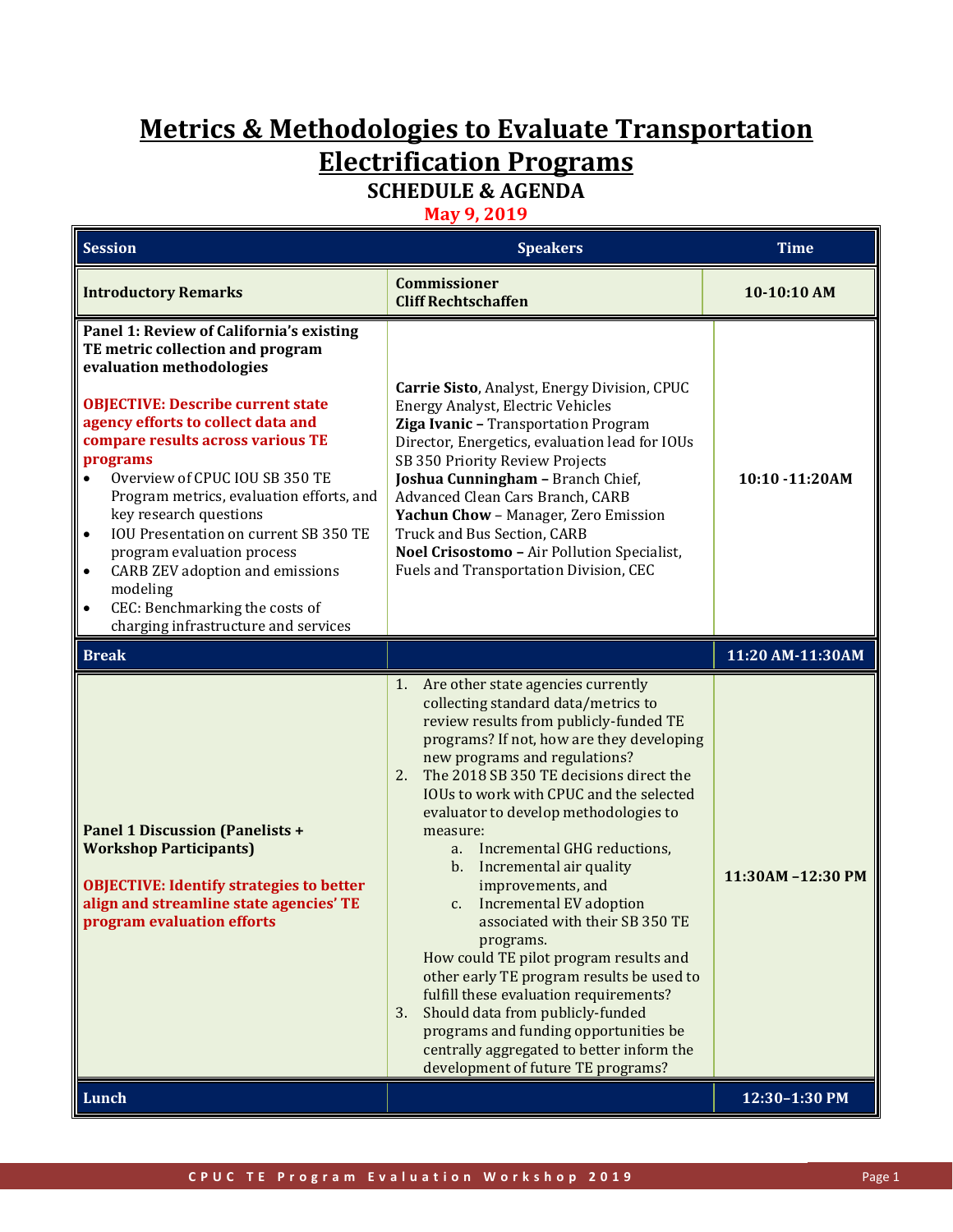| Panel 2: Leveraging evaluation methods<br>from other emerging technology<br>programs<br><b>OBJECTIVE: Learn about metrics and</b><br>methodologies used to evaluate<br>emerging technology investment<br>programs, including TE-related<br>programs, to identify elements that could<br>be leveraged to improve current TE<br>program evaluation efforts. | <b>Speakers:</b><br>Philip Kreycik, Senior Associate, Cadmus<br>Dan Bowermaster, Program Manager,<br><b>Electric Transportation, EPRI</b><br><b>Austin Brown - Executive Director,</b><br>University of California, Davis Policy Institute<br>for Energy, Environment, and the Economy<br>Gil Tal - Director, The Plug-in Hybrid $&$<br>Electric Vehicle Research Center at University<br>of California, Davis                                                                                                                                          | $1:30-2:45$ PM   |
|-----------------------------------------------------------------------------------------------------------------------------------------------------------------------------------------------------------------------------------------------------------------------------------------------------------------------------------------------------------|---------------------------------------------------------------------------------------------------------------------------------------------------------------------------------------------------------------------------------------------------------------------------------------------------------------------------------------------------------------------------------------------------------------------------------------------------------------------------------------------------------------------------------------------------------|------------------|
| <b>Break</b>                                                                                                                                                                                                                                                                                                                                              |                                                                                                                                                                                                                                                                                                                                                                                                                                                                                                                                                         | $2:45 - 3:00$ PM |
| <b>Panel 2 Discussion (Panelists +</b><br><b>Workshop Participants)</b><br><b>OBJECTIVE: Identify elements of</b><br>evaluation methodologies presented<br>during both of today's panels that could<br>be leveraged or expanded upon to<br>improve current CPUC TE evaluation<br>efforts.                                                                 | Are there lessons learned from prior<br>1.<br>evaluations/ data collection efforts that<br>could improve the effectiveness of current<br>and future IOU SB 350 TE program<br>evaluations?<br>Is the data currently being collected<br>2.<br>through the SB 350 templates adequate to<br>complete program evaluation goals, or do<br>additional data fields need to be added to<br>the reporting requirements?<br>Could other existing program evaluation<br>3.<br>strategies help address current TE<br>program data collection/evaluation<br>barriers? | 3:00-4:15 PM     |
| <b>Workshop Wrap Up &amp; Next Steps</b>                                                                                                                                                                                                                                                                                                                  | <b>Carrie Sisto (CPUC)</b><br><b>Energy Analyst, Electric Vehicles</b>                                                                                                                                                                                                                                                                                                                                                                                                                                                                                  | 4:15-4:30 PM     |

### **Remote Participation is available:**

#### **WebEx:**

[https://centurylinkconferencing.webex.com/centurylinkconferencing/j.php?MTID=m5423](https://centurylinkconferencing.webex.com/centurylinkconferencing/j.php?MTID=m5423aaa86ff96d4c3d91297c815b1861) [aaa86ff96d4c3d91297c815b1861](https://centurylinkconferencing.webex.com/centurylinkconferencing/j.php?MTID=m5423aaa86ff96d4c3d91297c815b1861) Meeting number: 711 877 374 Meeting password: !Energy1 **Join by phone:** Call-In number: 866-702-0062 Participant Code: 5444775